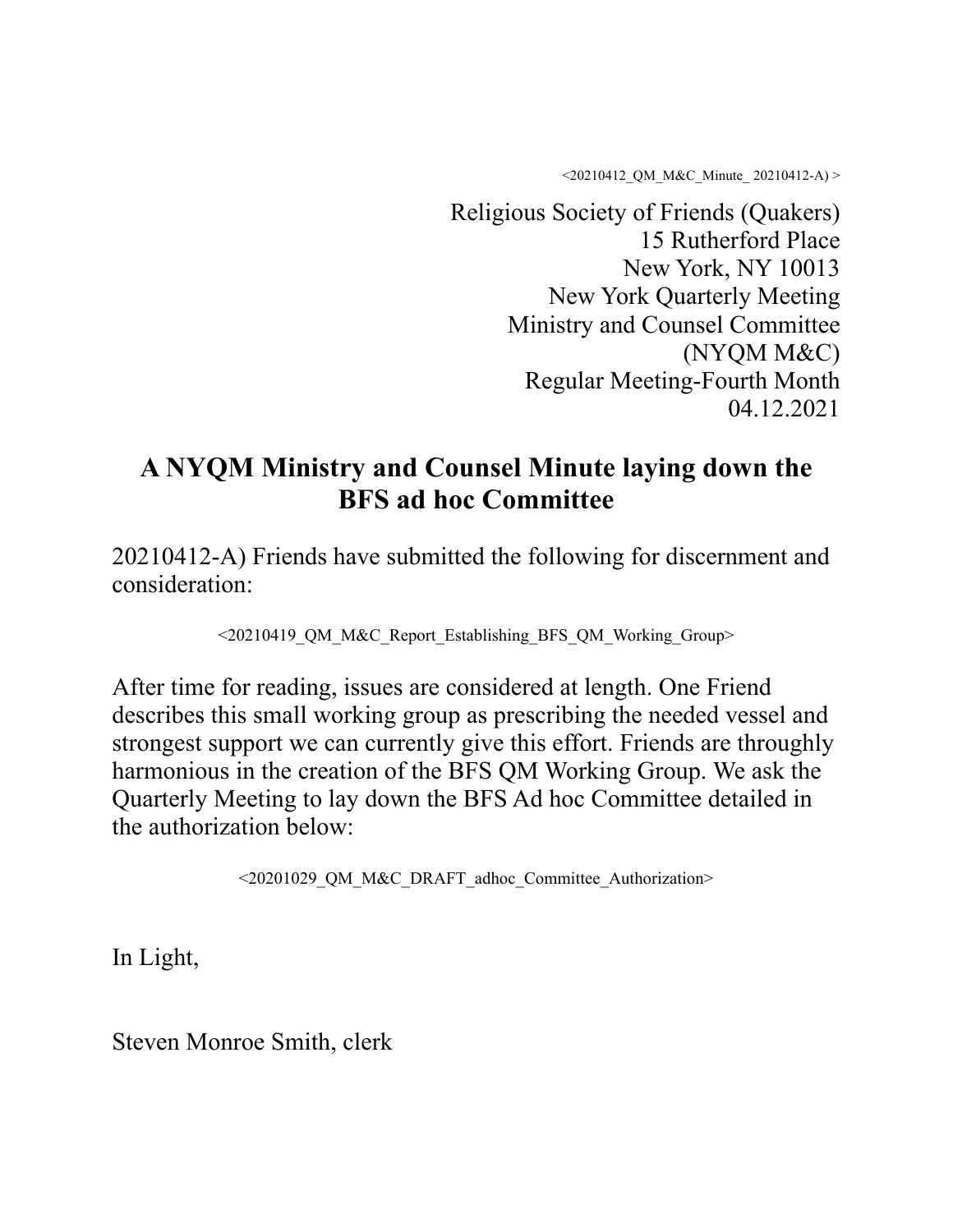# **M&C Report to the NYQM on the BFS ad hoc committee 2021-04-18**

## *2020-10-18 AD HOC COMMITTEE FORMED:*

At the tenth month seventeenth day meeting of New York Quarterly Meeting (NYQM), Brooklyn Monthly Meeting (BMM) in their quarterly report brought the following minute to the NYQM and it was approved: "We ask the New York Quarterly Meeting to take up this issue [Brooklyn Friends School (BFS) conflict] and find a way forward to address our concerns." (BMM's full report is in the NYQM October 18, 2020 minutes: 20201018\_BrooklynMonthlyMeeting).

At the conclusion of the listening session in this same NYQM meeting, the body approved the following minute for M&C to form an ad hoc committee:

**2020.10.17** Friends engage in worshipful listening to one another sharing concerns and insights for our Brooklyn Friends School and Quaker communities on working together to heal and discern possible ways forward. Friends agree to form an ad hoc committee to discern how the Quarter can support the Brooklyn Care Relationship Committee in their work for labor justice, racial justice and equality at Brooklyn Friends School, as well as encouraging familiarity with Friends' values and practices. Those interested in volunteering for the committee would contact the clerk, assistant clerk and Ministry and Counsel clerk (nancy AT brittonfamily DOT org, steviepesce AT icloud DOTcom).

# *NYQM's AD HOC COMMITTEE'S WORK REPORT:*

Many F/friends reached out to the clerks. At the following NYQM Ministry & Council (M&C) meeting on October 29, 2020, M&C wrote the attached 20201029-QM M&C BFS ad hoc committee Authorization with four queries to support and guide its way forward, deliberately allowing a broad charge and wide participation. M&C discerned a convener, Alice Pope. With tenderness Alice and M&C discerned that Quaker process be followed in assembling this ad hoc committee and given the nature of the concerns before it that a listening exploration of all constituencies was essential. Acquiring and distilling these concerns would be the convener's purview and M&C is grateful to Alice Pope of Brooklyn Monthly Meeting for her leading to rise to this challenge and her subsequent ministry in her long work.

#### *In summary:*

Sensitivity to disrupted relationships between BFS and monthly and quarterly meetings, and among individuals in our Quaker faith community made it important that any action taken not result in further escalation of the conflict. Alice Pope embarked on a "listening tour" to identify potential avenues for assisting BFS and Friends in right relationship. Consulting with individuals and small groups, mostly using Zoom, some via telephone, and a very few using email all spoke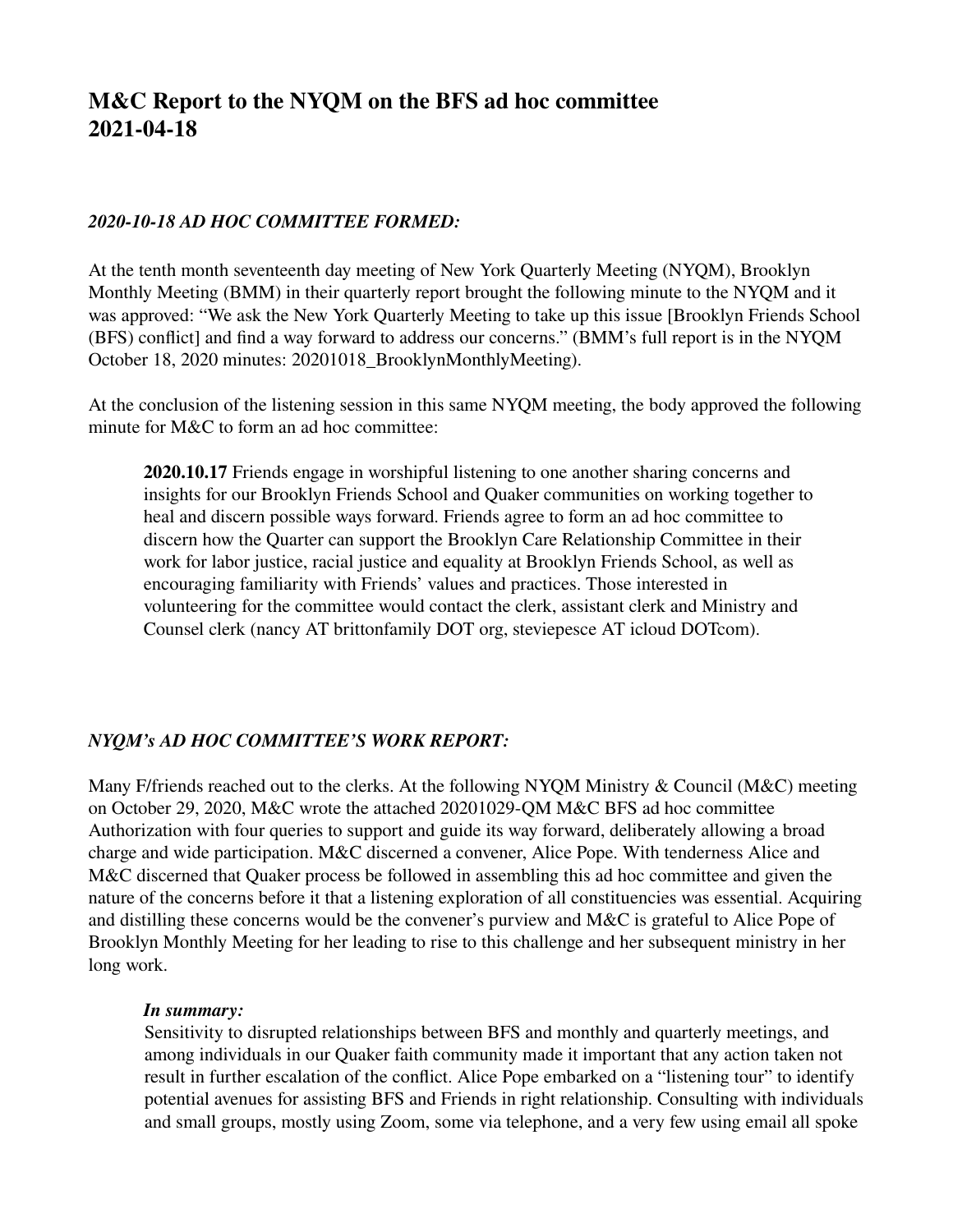to the query: What actions can NYQM take to be of help to BFS at this time? There continues to be disruption and concern in numerous areas and to recognize the multiple contributing factors including pandemic; new head of school; heightened racial tensions nationally and at the school; unionization; a wish for opportunities to have questions answered and to have concerns heard and considered; more genuinely Quaker approaches; and more. Pervasive was the question "Can the Quaker community show leadership in lovingly extending an invitation to the school to find the right way forward together?" Throughout the listening tour, Alice repeatedly brought gleanings to trusted Friends, who served to support discernment. Over thirty F/friends sat with Alice in discernment during this 'tour'. Several individuals stated that this listening tour was, in itself, healing for those who have felt unheard, and gratitude to NYQM was expressed for this. A sense of ministry permeated these conversations.

By the end of February, 2021, Alice felt that this phase of the work was completed and asked for the ad hoc committee to be laid down while seeing the way forward as transforming the ad hoc committee into a small working group under the care of M&C to hold the relationships among F/friends and BFS in the Light and provide ministry.

\*M&C approved laying down the ad hoc committee and recommends to the New York Quarterly Meeting that this committee be laid down. (20210412-AA NYQM Ministry and Counsel Minute laying down the BFS ad hoc committee).

# *WORKING GROUP FORMED UNDER THE CARE OF M&C:*

Recognizing that the primary work that needs to be done is to repair, restore and nurture the relationship between our meetings and BFS and that this work is and always will be, on-going, this small working group is a proxy for each of their committees.

This working group will be composed of one current member each of the bodies that work with BFS acknowledging that some will represent more than one group: one each from Brooklyn Monthly Meeting: M&C

| one each from Brooklyn Friends School: | <b>BMM</b> Friend/parent  |
|----------------------------------------|---------------------------|
|                                        | <b>BMM CRC</b> member     |
|                                        | <b>BFS</b> Trustees       |
|                                        | <b>BFS</b> administration |
|                                        | <b>BFS</b> colleagues     |
|                                        |                           |

This working group remains under NYQM's M&C's care and will maintain their connection and on an as-needed basis. An NYQM member of the group will be the liaison to M&C. Alice is willing to continue her work, now as the convener of this working group, and as a member of the NYQM.

This working group is charged with "nurturing the care relationship" of Friends and our schools. Finding love through conflict and maintaining right relationship into the future are great challenges and many avenues will emerge with clarity and unity with openness to the spirit. The members of this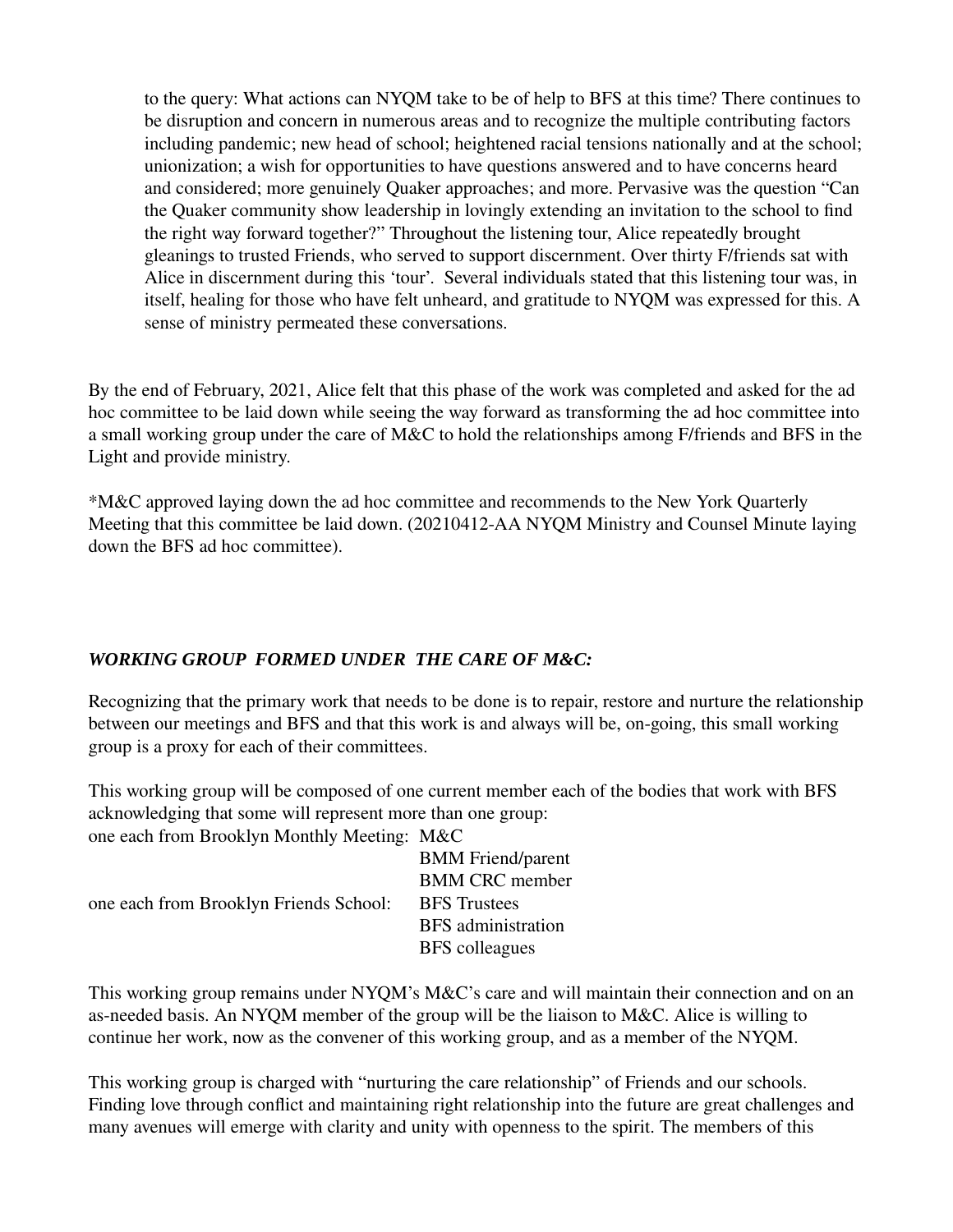working group should be prepared to be present and generous with their energy and time, maintaining their active participation throughout their time on their respective committees.

This working group will bring recommendations to M&C. The NYQM's M&C is open and in expectant waiting to provide support and resources to further this work. All members must continue to ask and consider thoughtfully how this work is moving forward in the spirit and are they holding and speaking to the concerns of all involved and to continue to discern when they feel they can lay their work down.

This working group was formed by M&C minute 20210412-A. This report and the M&C minute will be sent to the clerks of BMM, BMM M&C, BMM CRC, BFS Trustees and the convener will begin her work assembling the working group members.

In Friendship,

Steve Monroe Smith, NYQM M&C clerk Zack Edminster Ed Elder Jolene Festa David Herendeen Hugo Lane Robert Wilber Nancy Britton, NYQM clerk, *ex officio*

REFERENCES to past NYQM minutes: 20201018\_BrooklynMonthlyMeeting

ATTACHMENTS: 20201018\_M&CBFSUnionCommunityReconciliationMinute 20201029\_M&CMinuteForNYQMBFSAdHocCmteAuthorization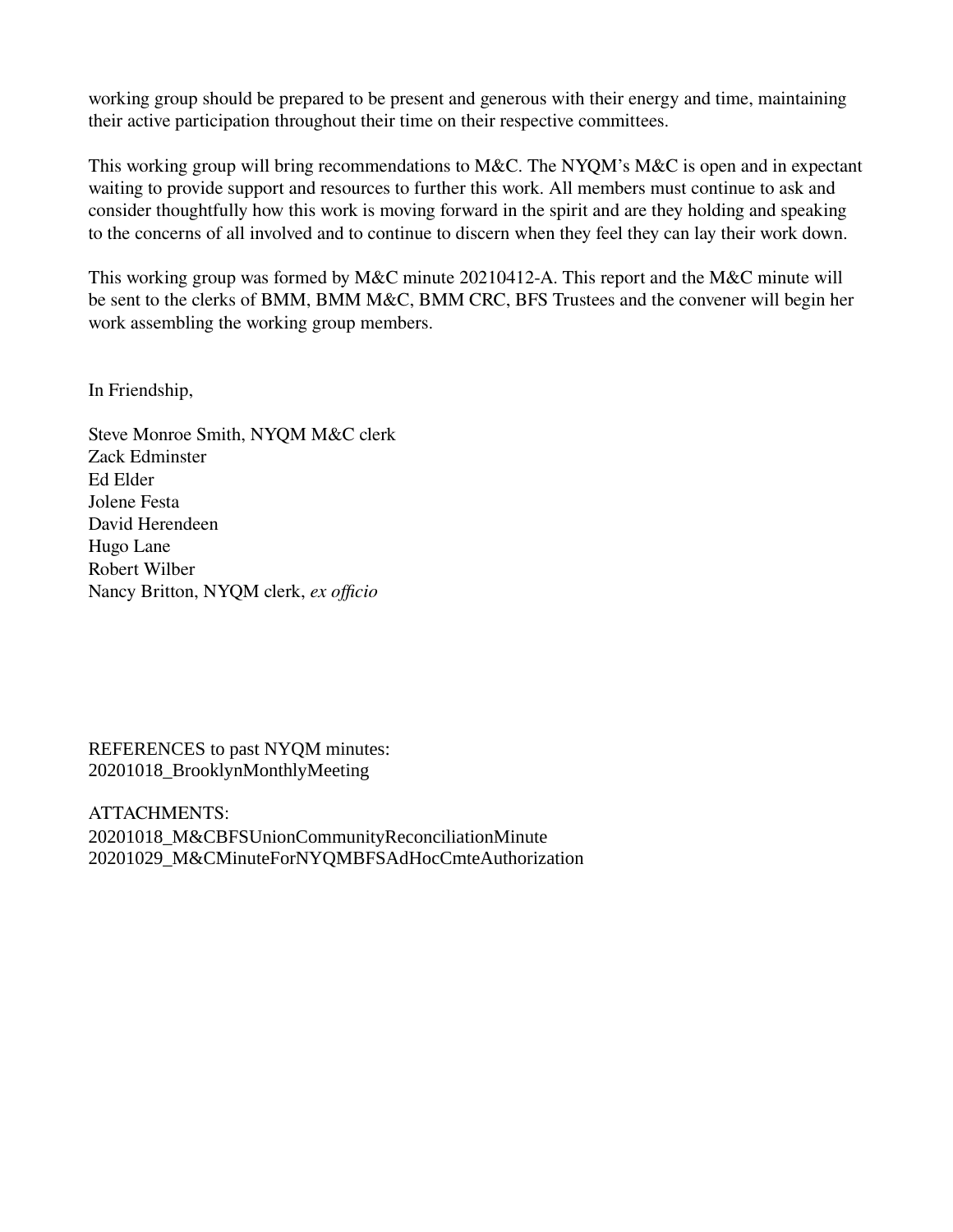# 20201018-QM\_BFS\_Union\_Community\_Reconciliation\_Minute

Friends,

The Ministry and Counsel Committee (NYQM) feels we must recognize the recent events surrounding the Union at Brooklyn Friends School. Our testimonies and advices lead us not to assign blame, but to acknowledge the high level of trauma to which these events have led. As such traumas can only be healed first through acknowledgment, let us all recognize what has happened here.

To the Brooklyn Monthly Meeting concern as to questions of the "values and process at the heart of our faith," we would ask Friends to give the BFS/Brooklyn Monthly Meeting Care Committee both the time and peace to recover to address this issue. We will forward your concern.

To the concern featuring Children of color at Brooklyn Friends School, we will name representatives to a working group on the issue.

In times as these, with the very great demands externally being made upon the humanity of us all, let us reach down deep into ourselves first and find ways forward together. Ministry and Counsel makes itself available to assist in reconciliation between all effected by these events. The night has passed. Let us look to dawn.

NYQM M&C Committee Tenth Month, Eighteen, 2020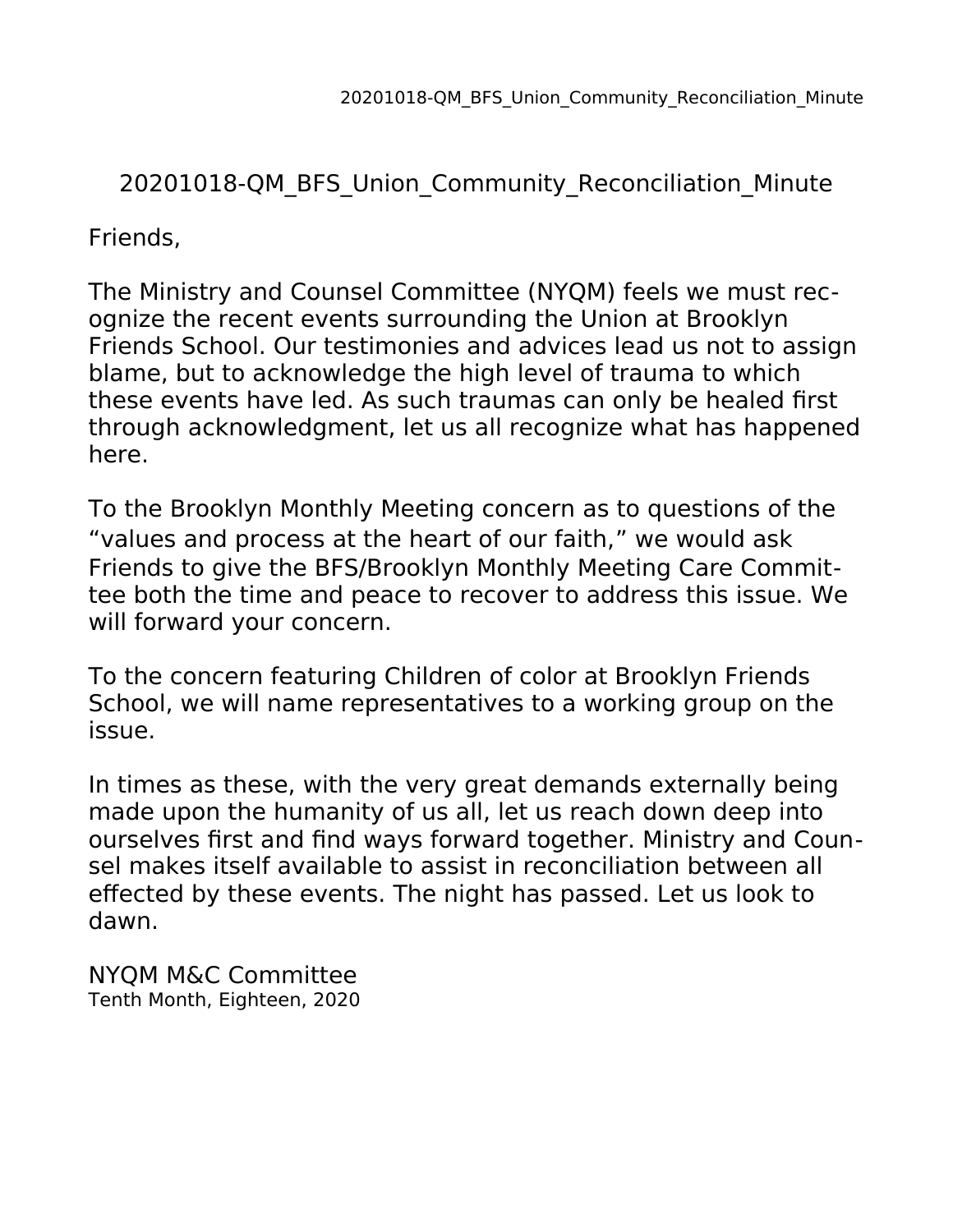### 20201029-QM M&C BFS ad hoc Committee Authorization

Religious Society of Friends (Quakers) 15 Rutherford Place New York, NY 10013 New York Quarterly Meeting Ministry and Counsel Committee (NYQM M&C) 10.29.2020

# 20201029-QM M&C BFS ad hoc Committee Authorization

During the listening session of the October 28, 2020 New York Quarterly Meeting (QM) Friends heard the concerns expressed about Brooklyn Friends School (BFS) by Friends of the Quarter, BFS personnel, and BFS parents, students and alumnae and their community.

The NYQM Ministry and Counsel Committee (NYQM M&C) responds to the session's call for an ad hoc committee to be formed to bring clarity and unity to finding ways forward. As the QM has a responsibility of oversight of the Quaker nature of BFS, and M&C is its agency for such concerns, Friends are in unity to form the ad hoc committee under the care of M&C.

The Brooklyn Monthly Meeting (BMM) and the BMM Care Relationship Committee with NYQM's M&C will assemble the ad hoc committee members drawn from Friends invited from the BFS Care Committee, invited Friends from the BFS personnel-(administration, faculty and staff), and invited individuals with Quaker experience from the BFS parents and community. The ad hoc committee will report on a frequent basis to the NYQM's M&C.

The ad hoc committee is instructed to seek to create a safe space, to act in the manner of Friends, and to initially set aside all prior assumptions and to start with worshipful consideration of first principles and discerning the ways forward in a spirit-led process.

We offer queries to support spirit-led guidance as the process begins:

1. What is needed for a Quaker school to be authentically Quaker, beyond professing "Quaker values"?

2. How does a Quaker school balance and maintain a self-aware and intentional Quaker perspective as it interacts with the social and economic expectations and requirements of the external society?

3. How does a Quaker school balance and maintain its BFS colleagues and administrative roles in accord with the testimonies of equality, simplicity and integrity?

4. What support do Friends bring to support a Quaker school that is in their care?

From worshipful and spirit-led consideration, Friends' perspectives on the actual facts of the situation as well as the interpretations of events and personal experiences of people involved may emerge with tenderness and increased clarity, perhaps leading to unity on recommendations for future actions.